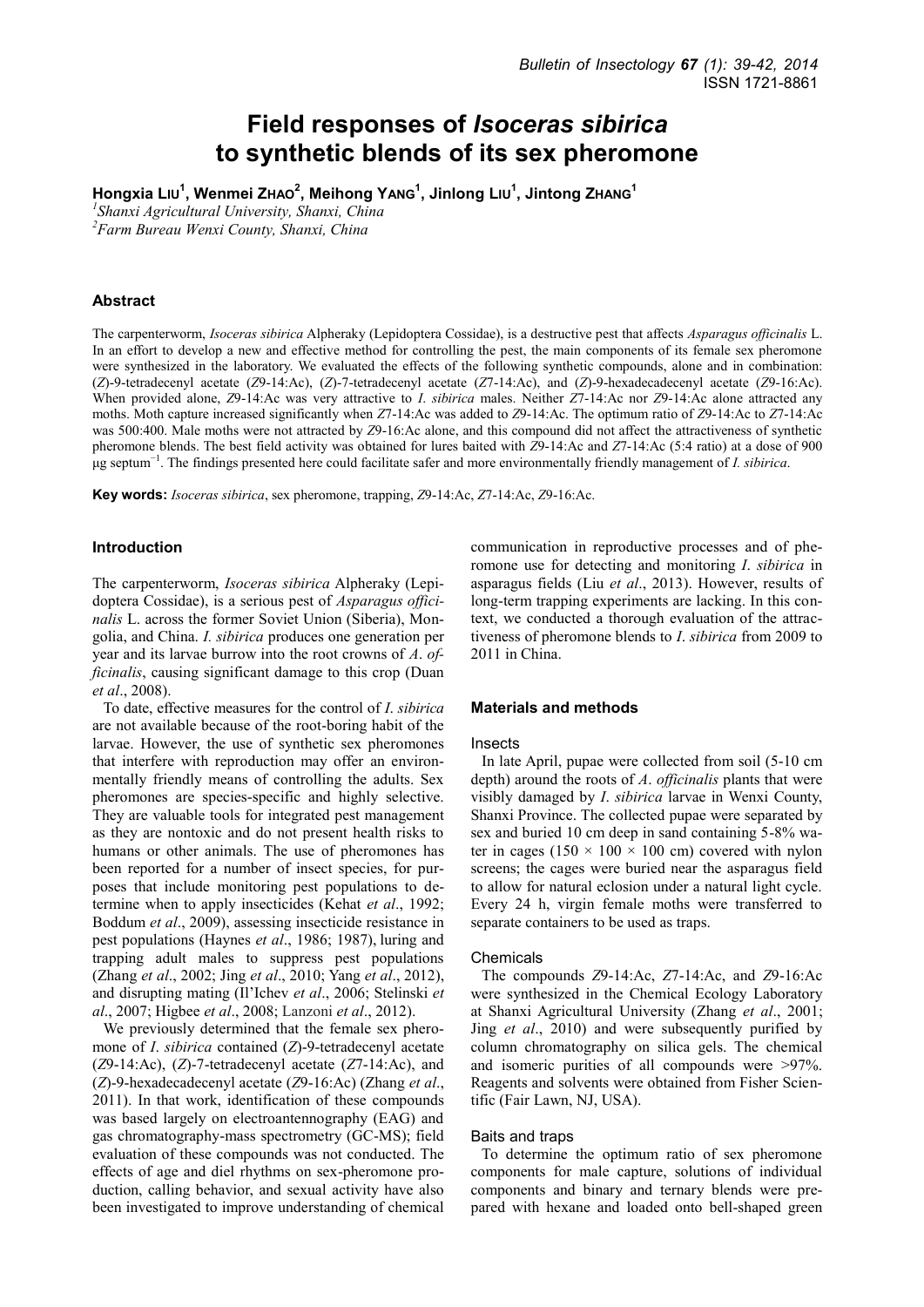| Lure component $(\mu g / \text{rubber septum})$ |              |             | Captured males (trap/3 days) (mean $\pm$ SD) |                 |                 |
|-------------------------------------------------|--------------|-------------|----------------------------------------------|-----------------|-----------------|
| $Z9-14$ :Ac                                     | $Z7-14$ :Ac  | $Z9-16$ :Ac | 2009                                         | 2010            | 2011            |
| 500                                             | $\mathbf{U}$ | $\theta$    | $12.0 \pm 1.4c$                              | $12.2 \pm 2.2b$ | $9.2 \pm 1.5c$  |
| 0                                               | 500          | $\theta$    | $1.0 \pm 0.8a$                               | $2.8 \pm 1.7a$  | $2.5 \pm 2.4a$  |
| $\Omega$                                        | $\theta$     | 500         | $0.0 \pm 0.0a$                               | $0.0 \pm 0.0a$  | $0.0 \pm 0.0a$  |
| 500                                             | 250          | 250         | $40.2 \pm 4.6d$                              | $53.3 \pm 5.3c$ | $47.8 \pm 2.7d$ |
| 500                                             | 250          | $\theta$    | $48.3 \pm 3.0e$                              | $45.7 \pm 8.2d$ | $55.0 \pm 4.9e$ |
| 500                                             |              | 250         | $9.5 \pm 1.3c$                               | $11.5 \pm 1.3b$ | $9.3 \pm 1.3c$  |
| $\theta$                                        | 250          | 250         | $1.8 \pm 0.9a$                               | $3.0 \pm 0.9a$  | $2.8 \pm 1.7a$  |
| $\theta$                                        |              | $\theta$    | $0.0 \pm 0.0a$                               | $0.0 \pm 0.0a$  | $0.0 \pm 0.0a$  |
| Virgin females                                  |              |             | $5.0 \pm 1.8$ b                              | $4.8 \pm 3.3a$  | $4.5 \pm 1.3$   |

**Table 1.** Attraction of *I. sibirica* males to lures baited with synthetic pheromone components in asparagus fields in Shanxi Province, China.

Four replicates were used per treatment; SD, standard deviation; numbers followed by different letters are significantly different at *P* < 0.05 (nonparametric Kruskal-Wallis analysis of variance followed by Mann-Whitney-U test).

rubber septa (190  $\times$  80 mm, Baoji Guangren Biotechnology Co., Shaanxi, China) as bait. The distribution of the different treatments was completely randomized and each treatment comprised four replicates.

To estimate the optimum dosage of each active component required for male capture, four doses of a 5:4 blend of *Z*9-14:Ac and *Z*7-14:Ac were tested: 450, 900, 1350, and 1800 μg. Each treatment consisted of six randomly distributed replicates of each dose among 24 traps.

# Field tests

All tests were conducted in an asparagus field in Wenxi, Taigu, Shanxi Province during the *I*. *sibirica* flight season (May and June) from 2009 to 2011. Traps were suspended from wooden supports (0.5 to 1 m tall) spaced at 30 m intervals for the dosage and ratio tests. For purposes of comparison, a net cage containing two 2-dayold virgin females was placed as bait beneath the roof of a delta sticky trap ( $28 \times 20 \times 11.5$  cm, Baoji Guangren Biotechnology Co., Shaanxi, China). The moths were replaced daily. Hexane was used as a standard control (Jing *et al*., 2010). Trap catches were checked every morning and captured moths were recorded and removed daily. Trap locations were randomized at the site to minimize the potential effects of location.

## Data analysis

Data were analyzed by non-parametric Kruskal-Wallis analysis of variance followed by Mann-Whitney-U tests (Sokal and Rohlf, 1995); catches were considered significantly different at  $P < 0.05$ . All analyses were conducted using SPSS version 16.0 for Windows software (SPSS Inc., Chicago, IL, USA).

# **Results**

## Optimum ratio of synthetic pheromones

The attraction of *I*. *sibirica* to field traps baited by lures containing three, two, or one component(s) are presented in table 1. Component *Z*9-14:Ac alone attracted significantly more moths than did the other singular components or virgin females  $(2009, H = 15.1,$  d.f. = 4, P = 0.005; 2010, H = 14.3, d.f. = 4, P = 0.006; 2011,  $H = 13.9$ , d.f. = 4;  $P = 0.007$ ). A mixture of the three components in a 2:1:1 ratio and a mixture of *Z*7-14:Ac and *Z*9-14:Ac in a 2:1 ratio effectively attracted male *I*. *sibirica* (2009,  $H = 34.0$ ,  $d.f. = 8$ ,  $P = 0$ ; 2010,  $H = 33.4$ ,  $d.f. = 8$ ,  $P = 0$ ; 2011,  $H = 33.0$ ,  $d.f. = 8$ ;  $P = 0$ ). The number of males attracted to the lure did not differ between these mixtures.

The optimum mixing ratio of *Z*7-14:Ac and *Z*9-14:Ac was examined (table 2). Moth capture rates for 5:4 and 1:1 mixtures of *Z*9-14:Ac and *Z*7-14:Ac were significantly greater than those of other ratios or of virgin females (2009,  $H = 38.0$ , d.f. = 9,  $P = 0$ ; 2010,  $H = 37.5$ , d.f. = 9, P = 0; 2011, H = 37.9, d.f. = 9; P = 0). No significant difference was found between the 5:4 and 1:1 ratios, but the 5:4 ratio of *Z*7-14:Ac and *Z*9-14:Ac was considered optimal for attracting male moths.

#### Optimum pheromone dose

The greatest numbers of males were captured in traps baited with 900, 1350, and 1800 μg of the two components (5:4 ratio) (2011, H = 17.4, d.f. = 4; P = 0.002), with no significant differences in capture rates between the doses (table 3). Based on these tests, we selected 900 μg as the standard dose per dispenser in subsequent tests, as a larger dose was not needed.

#### **Discussion**

*I. sibirica* males were most strongly attracted to a 5:4 blend of *Z*9-14:Ac and *Z*7-14:Ac. Field tests indicated a discrepancy between the contents and emissions of pheromone glands in *I*. *sibirica* females. Different extracts from the female sex pheromone gland contained (*Z*)-7 tetradecen-1-ol (*Z*7-14:OH), (*Z*)-9-tetradecen-1-ol (*Z*9- 14:OH), *Z*7-14:Ac, *Z*9-14:Ac, and *Z*9-16:Ac; however, traps baited with rubber septa impregnated with *Z*9- 14:Ac (500 μg septum<sup>-1</sup>) and *Z*7-14:Ac (400 μg septum<sup>−</sup><sup>1</sup> ) were more effective than traps containing other baits or virgin females. The addition of *Z*7-14:Ac to *Z*9- 14:Ac increased the mean male capture rate 4-fold, suggesting that these two compounds acted synergistically.

However, *Z*9-16:Ac was neither attractive nor inhibi-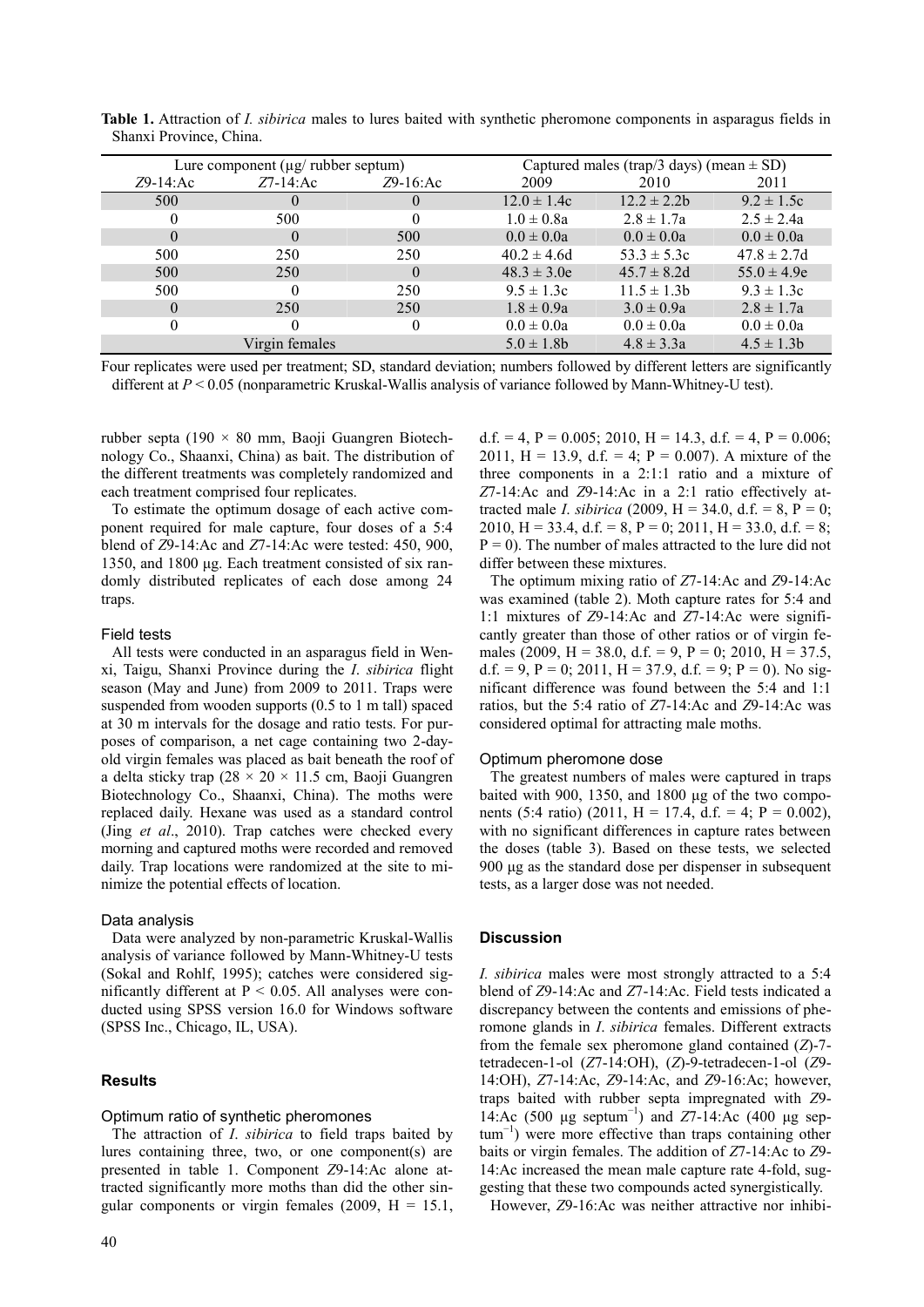| Lure component $(\mu g / \text{rubber septum})$ |             | Captured males (trap/3 days) (mean $\pm$ SD) |                  |                  |
|-------------------------------------------------|-------------|----------------------------------------------|------------------|------------------|
| $Z9-14$ :Ac                                     | $Z7-14$ :Ac | 2009                                         | 2010             | 2011             |
| 500                                             | 50          | $14.3 \pm 2.5c$                              | $15.2 \pm 2.0$   | $12.3 \pm 0.1c$  |
| 500                                             | 100         | $30.7 \pm 3.5e$                              | $37.8 \pm 3.8e$  | $27.5 \pm 3.1e$  |
| 500                                             | <b>200</b>  | $26.8 \pm 3.3$ de                            | $30.0 \pm 2.6d$  | $22.8 \pm 3.3e$  |
| 500                                             | 300         | $48.2 \pm 3.0$ f                             | $57.8 \pm 8.3$ f | $45.0 \pm 5.0$ f |
| 500                                             | 400         | $80.3 \pm 4.6$ g                             | $73.3 \pm 5.3$ g | $67.8 \pm 2.8$ g |
| 500                                             | 500         | $78.3 \pm 5.7g$                              | $75.5 \pm 5.4g$  | $69.8 \pm 3.6$ g |
| 400                                             | 500         | $22.8 \pm 1.9d$                              | $21.0 \pm 2.2c$  | $17.3 \pm 1.7d$  |
| 200                                             | 500         | $7.7 \pm 2.2b$                               | $13.8 \pm 2.8b$  | $7.0 \pm 1.8$ b  |
| 50                                              | 500         | $1.5 \pm 1.3a$                               | $1.8 \pm 1.7a$   | $2.0 \pm 0.8a$   |
| Virgin females                                  |             | $5.3 \pm 2.0$                                | $3.8 \pm 3.3a$   | $4.0 \pm 1.8$ ab |

**Table 2.** Attraction of *I. sibirica* males to lures baited with two synthetic pheromone components (*Z*9-14:Ac and *Z*7- 14:Ac) in asparagus fields in Shanxi Province, China.

Four replicates were used per treatment; SD, standard deviation; numbers followed by different letters are significantly different at *P* <0.05 (nonparametric Kruskal-Wallis analysis of variance followed by Mann-Whitney-U test).

| <b>Table 3.</b> Attraction of <i>I. sibirica</i> males to lures baited |  |  |
|------------------------------------------------------------------------|--|--|
| with different doses of a 5:4 ratio of $Z7-14$ : Ac and $Z9-$          |  |  |
| 14: Ac in $2011$ .                                                     |  |  |

| Dosage of sex attractant | Captured males                  |  |  |
|--------------------------|---------------------------------|--|--|
| $\mu$ g/septum           | $(trap/3 days)$ (mean $\pm$ SD) |  |  |
| 450                      | $20.5 \pm 3.4$                  |  |  |
| 900                      | $75.4 \pm 5.8c$                 |  |  |
| 1350                     | $79.0 \pm 2.2c$                 |  |  |
| 1800                     | $78.5 \pm 6.2c$                 |  |  |
| Virgin females           | $7.3 \pm 2.1a$                  |  |  |

Four replicates were used per treatment; SD, standard deviation; numbers followed by different letters are significantly different at  $P \leq 0.05$  (nonparametric Kruskal-Wallis analysis of variance followed by Mann-Whitney-U test).

tory to male *I*. *sibirica* moths. This chemical causes an EAG response in male moths of similar magnitude to that of *Z*7-14:Ac (Zhang *et al*., 2011), and probably acts as a pheromone 'mimic' considering its related chemical structure. Similar results were found in *Prays citri* (Milliere) (Sternliche *et al*., 1978) and *Phyllocnistis citrella*  Stainton (Lapointe *et al*., 2006). The differences between the present results and the findings of our previous work (Zhang *et al*., 2011) were a result of the lack of a bioassay in our earlier research.

Results obtained from our field-trapping experiments in 2009-2011 suggest that traps baited with *Z*9-14:Ac  $(500 \mu g$  septum<sup>-1</sup>) and *Z*7-14:Ac (400 μg septum<sup>-1</sup>) can be used to capture *I. sibirica* males for pest control in the field. Further experimentation is required to optimize the various parameters affecting male attraction, including the optimal spacing of pheromone traps and the type and shape of the trapping devices.

# **Acknowledgements**

This research was supported by the National  $12<sup>th</sup>$  Fiveyear Science and Technology Support Plan of China (Grant no. 2012BAD19B0701), the Science and Technology Research Project (No. 20100311039 and No. 2013011032-1) in Shanxi Province (China), and the Creative Research Foundation of Shanxi Agricultural University (Grant no. 2010018).

#### **References**

- BODDUM T., SKALS N., WIREN M., BAUR R., RAUSCHER S., HILLBUR Y., 2009.- Optimisation of the pheromone blend of the swede midge, *Contarinia nasturtii*, for monitoring.- *Pest management science*, 65 (8): 851-856.
- DUAN G. Q. , ZHANG Z. B., ZHANG H. J., DU Y. Q., HUA B. Z., MA L. P., 2008.- The bionomics of *Isoceras sibirica*.- *Chinese Bulletin of Entomology*, 45 (3): 397-400.
- HAYNES K. F., MILLER T. A., STATEN R. T., LI W. G., BAKER T. C., 1986.- Monitoring insecticide resistance with insect pheromones.- *Experimentia*, 42: 1293-1295.
- HAYNES K. F., MILLER T. A., STATEN R. T., LI W. G., BAKER T. C., 1987.- Pheromone trap for monitoring insecticide resistance in the pink bollworm moth (Lepidoptera: Gelechiidae): New tool for resistance management.- *Environmental Entomology*, 16: 84-89.
- HIGBEE B. S., BURKS C. S., 2008.- Effects of mating disruption treatments on navel orangeworm (Lepidoptera: Pyralidae) sexual communication and damage in almonds and pistachios.- *Journal of Economic Entomology*, 101: 1633- 1642.
- IL'ICHEV A. L., STELINSKI L. L., WILLIAMS D. G., GUT L. J., 2006.- Sprayable microencapsulated sex pheromone formulation for mating disruption of oriental fruit moth (Lepidoptera: Tortricidae) in Australian peach and pear orchards.- *Journal of Economic Entomology*, 99: 2048-2054.
- JING X. Y., ZHANG J. T., LUO Y. Q., ZONG S. X., LIU P. H., 2010.- Synthesis and biological activity evaluation of sex attractant for *Holcocerus arenicola* (Lepidoptera: Cossidae).- *Scientia Silvae Sinicae*, 46 (4): 87-92.
- KEHAT M., EITAM A., BLUMBERG D., DUNKELBLUM E., AN-SHELEVICH L., GORDON D., 1992.- Sex pheromone traps for detecting and monitoring the raisin moth, *Cadra figulilella*, in date palm plantations.- *Phytoparasitica*, 20 (2): 99-106.
- LANZONI A., BAZZOCCHI G. G., REGGIORI F., RAMA F., SANNINO L., MAINI S., BURGIO G., 2012. - *Spodoptera littoralis* male capture suppression in processing spinach using two kinds of synthetic sex-pheromone dispensers.- *Bulletin of Insectology*, 65 (2): 311-318.